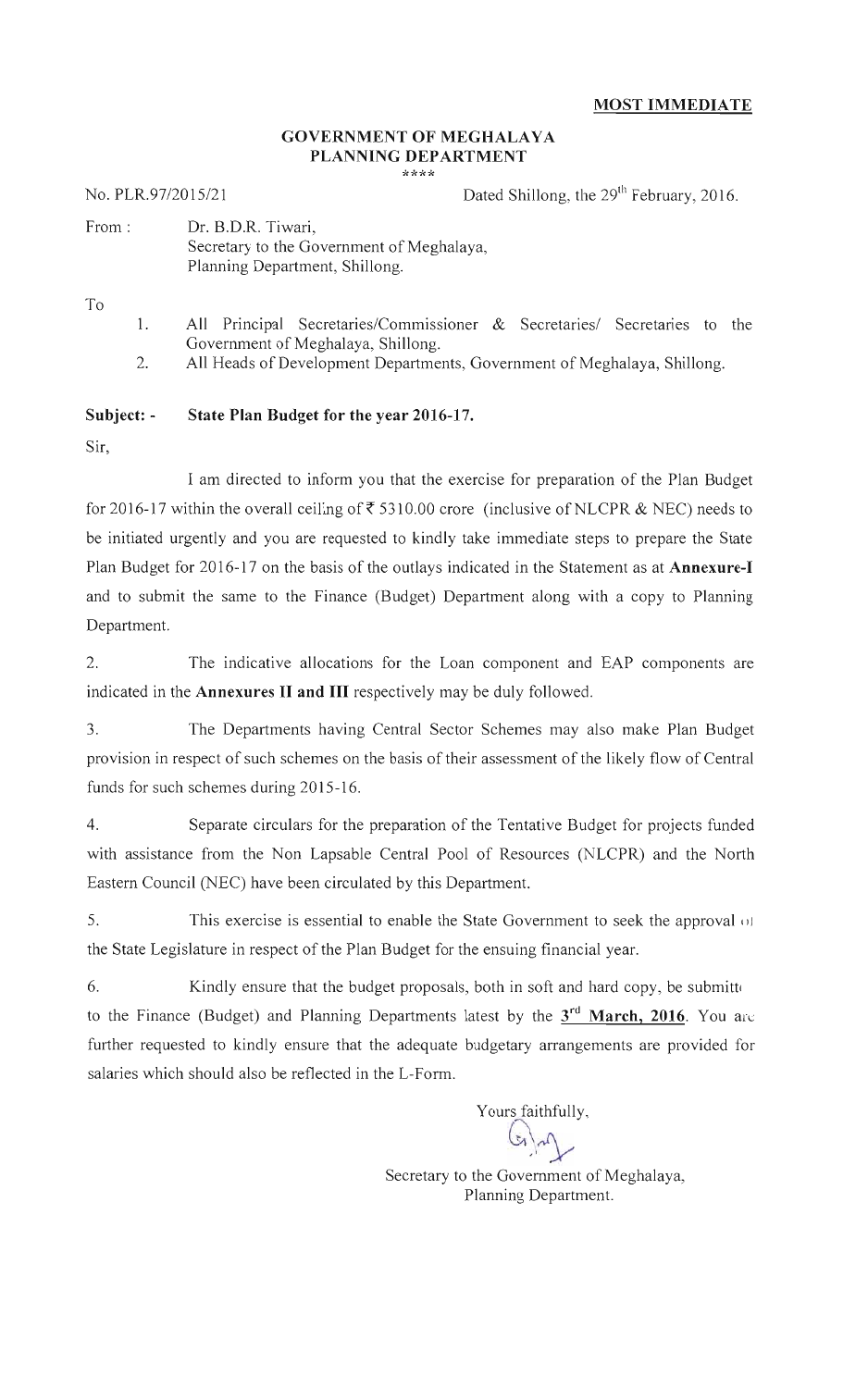Memo No. No. PLR.97/2015/21-A

Copy to  $\mathbf{P}$ 

- The Private Secretary to the Chief Secretary to the Govt. of Meghalaya for kind  $1.$ information of the Chief Secretary.
- The Chairman, MECL, Shillong for information and kind necessary action. 2.
- The Private Secretary to the Additional Chief Secretary to the Govt. of Meghalaya for kind 3. information of the Additional Chief Secretary.
- $4.$ The Principal Chief Conservator of Forest for information & kind necessary action.
- The Secretary to the Government of Meghalaya, Finance (EA) Department, for kind 5. information and kind necessary action.
- The Director, Programme Implementation & Evaluation Department, Government of 6. Meghalaya, Shillong for information and necessary action.
- The Under Secretary to the Govt. Of Meghalaya, Planning (A) Deptt. for information and 7. kind necessary action.
- The Under Secretary, Meghalaya State Planning Board, Shillong for information and 8. necessary action.
- 9. Finance (Budget/ EC-I/ EC-II/ EA) Department for information & kind necessary action.
- All Planning Officers/ Research Officers,/Assistant Research Officers/ Research Assistants 10. for information & necessary action.

By order etc.,

 $(x)$ 

Secretary to the Government of Meghalaya, Planning Department.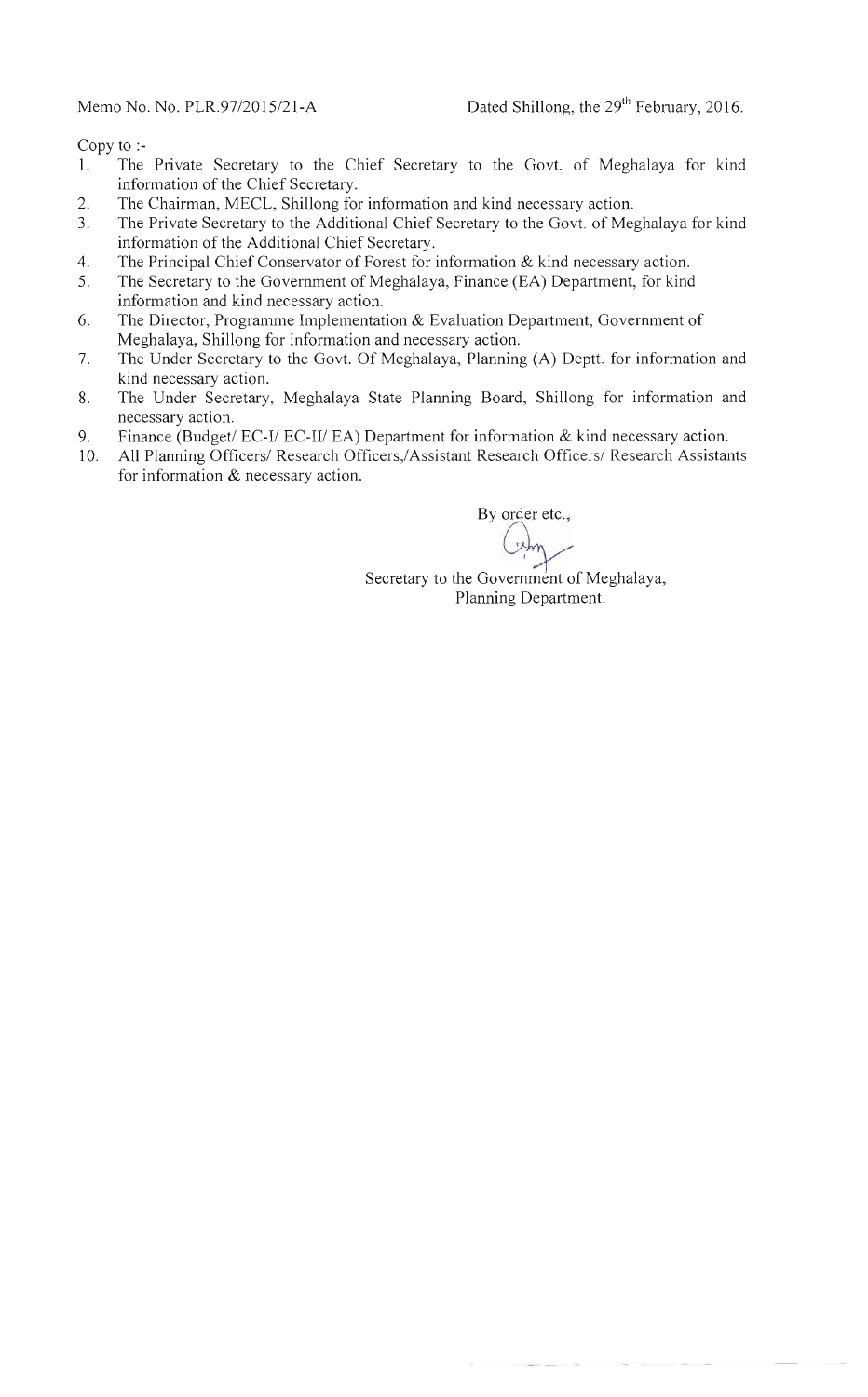**ANNEXURE - I**

### **STATEMENT INDICATING THE TENTATIVE BUDGETTED OULTAY IN RESPECT OF THE ANNUAL PLAN 2016-17**

*[Rs. in lakhs]*

| <b>Sl</b>                                                                                                                                                               | <b>Name of Sector</b>                                                                                               |                                                                                                                                 | 2016-17                                                                                                                                                                                                                                                                                      |  |  |
|-------------------------------------------------------------------------------------------------------------------------------------------------------------------------|---------------------------------------------------------------------------------------------------------------------|---------------------------------------------------------------------------------------------------------------------------------|----------------------------------------------------------------------------------------------------------------------------------------------------------------------------------------------------------------------------------------------------------------------------------------------|--|--|
| N <sub>0</sub>                                                                                                                                                          |                                                                                                                     | <b>Budgetted</b><br><b>Remarks</b>                                                                                              |                                                                                                                                                                                                                                                                                              |  |  |
|                                                                                                                                                                         |                                                                                                                     | Outlay                                                                                                                          |                                                                                                                                                                                                                                                                                              |  |  |
| $\mathbf{1}$<br>I.                                                                                                                                                      | $\overline{2}$<br><b>AGRICULTURE &amp; ALLIED SERVICES</b>                                                          | $\overline{\mathbf{3}}$                                                                                                         | 4                                                                                                                                                                                                                                                                                            |  |  |
| 1 Crop Husbandry<br>5000.00 i.) Includes Rs. 1000.00 lakh for CSS.<br>women and youth based on contract farming.<br>iv) Includes Rs. 200.00 lakh for Ramie cultivation. |                                                                                                                     | ii.) Includes Rs. 1000.00 lakh for Convergence Programme<br>iii) Includes Rs. 200.00 lakh for Promotion of entrepreneurship for |                                                                                                                                                                                                                                                                                              |  |  |
|                                                                                                                                                                         | 2 Horticulture<br>9940.00 i)Includes Rs. 3500.00 lakh for CSS.<br>ii) Includes Rs. 1500.00 lakh for Mission Organic |                                                                                                                                 | iii) Includes Rs.1000.00 lakhs for Convergence Programme.<br>iv)Includes Rs. 1000.00 lakh for organic plantation of bamboo and<br>agar.                                                                                                                                                      |  |  |
|                                                                                                                                                                         | 3 Soil & Water Conservation                                                                                         |                                                                                                                                 | 15900.00 i) Includes Rs. 900.00 lakh of NABARD Loan.<br>iii) Includes Rs. 12000.00 lakh for CSS including PMKSY.<br>iii) Includes Rs. 700.00 lakh under Art 275 (I)<br>iv) Includes Rs.500.00 lakh for Convergence with CLEMP<br>vi) Includes Rs.500.00 lakh for other Convergence Programme |  |  |
|                                                                                                                                                                         | 4 Animal Husbandry                                                                                                  |                                                                                                                                 | 4700.00 i) Includes Rs. 700.00 lakh of NABARD Loan<br>ii) Includes Rs. 1500.00 lakh for CSS.<br>iii) Includes Rs.800.00 lakh for Convergence Programme                                                                                                                                       |  |  |
|                                                                                                                                                                         | 5 Dairy Development                                                                                                 |                                                                                                                                 | 600.00 i.) Includes Rs. 100.00 lakh for CSS<br>ii.) Includes Rs.100.00 lakh for Convergence Programme<br>iii) Includes Rs. 200.00 lakhs for Special Diary Dev. Initiative                                                                                                                    |  |  |
|                                                                                                                                                                         | 6 Fisheries                                                                                                         |                                                                                                                                 | 4000.00 i.) Includes Rs. 1500.00 lakh for CSS.<br>ii.) Includes 1200.00 lakh for Convergence Programme                                                                                                                                                                                       |  |  |
|                                                                                                                                                                         | 7 Food, Storage & Warehousing                                                                                       |                                                                                                                                 | 100.00 Includes Rs. 20.00 lakh for CSS                                                                                                                                                                                                                                                       |  |  |
|                                                                                                                                                                         | 8 Agricultural Research & Education                                                                                 |                                                                                                                                 | 200.00 Includes Rs.100.00 lakh for CSS.                                                                                                                                                                                                                                                      |  |  |
|                                                                                                                                                                         | 9 Agricultural Financial Institutions                                                                               | 25.00                                                                                                                           |                                                                                                                                                                                                                                                                                              |  |  |
|                                                                                                                                                                         | 10 Marketing & Quality Control<br>11 Co-operation                                                                   |                                                                                                                                 | 1750.00 Includes Rs.900.00 lakh for CSS<br>2625.00 i) Includes Rs. 100.00 lakhs under Art 275 (I)<br>ii) Includes Rs. 1000.00 lakh for Convergence based programmes.<br>iii.)Includes Rs.500.00 for training and capacity building                                                           |  |  |
|                                                                                                                                                                         | 12 R.K.V.Y.                                                                                                         |                                                                                                                                 | 11000.00 Includes Rs. 10000.00 lakh for Central Share of CSS                                                                                                                                                                                                                                 |  |  |
|                                                                                                                                                                         | Total $-$ (I)                                                                                                       | 55840.00                                                                                                                        |                                                                                                                                                                                                                                                                                              |  |  |
|                                                                                                                                                                         | <b>II. RURAL DEVELOPMENT</b><br>1 Swarnjayanti Gram Swarozgar<br>Yojana (SGSY)/ MSRLS                               |                                                                                                                                 | 55.00 Includes Rs. 50.00 lakhs for CSS.                                                                                                                                                                                                                                                      |  |  |
|                                                                                                                                                                         | 2 Integrated Wasteland Dev. Project                                                                                 | 1100.00 CSS                                                                                                                     |                                                                                                                                                                                                                                                                                              |  |  |
|                                                                                                                                                                         | 3 Indira Awass Yojana (IAY)<br>4 Land Reforms                                                                       | 200.00                                                                                                                          | 6600.00 Includes Rs. 5940.00 lakh for Central Share of CSS                                                                                                                                                                                                                                   |  |  |
|                                                                                                                                                                         | 5 Community Development                                                                                             |                                                                                                                                 | 1500.00 i) Includes Rs. 100.00 lakhs of Grants under Art. 275(1).<br>ii) Includes Rs. 300.00 lakhs for CSS.<br>iii) Includes Rs. 100.00 lakh for the State Rural Infrastructure<br>Development Initiative.                                                                                   |  |  |
|                                                                                                                                                                         | 6 Research & Training in Rural<br>Development (SIRD)                                                                | 250.00 Includes Rs. 200.00 lakhs for CSS.                                                                                       |                                                                                                                                                                                                                                                                                              |  |  |
|                                                                                                                                                                         | 7 National Social Assistance<br>Programme (NSAP)                                                                    |                                                                                                                                 | 3300.00 i) Includes Rs. 2970.00 lakhs (excluding Annapurna) of Central<br><b>Share</b><br>ii) Includes Rs. 330.00 lakhs of State Share.                                                                                                                                                      |  |  |
|                                                                                                                                                                         | 6250.00 Worked out as follows :-<br>8 Special Rural Works Programmes                                                |                                                                                                                                 |                                                                                                                                                                                                                                                                                              |  |  |
|                                                                                                                                                                         |                                                                                                                     |                                                                                                                                 | (i) Special Rural Works Programme :-<br>53 Rural Constituencies @ Rs. 100 lakhs per<br>5300.00                                                                                                                                                                                               |  |  |
|                                                                                                                                                                         |                                                                                                                     |                                                                                                                                 | constituency<br>3 Semi-Rural Constituencies @ Rs. 50.00 lakhs per<br>150.00<br>constituency                                                                                                                                                                                                  |  |  |
|                                                                                                                                                                         |                                                                                                                     |                                                                                                                                 | <b>Total</b><br>5450.00                                                                                                                                                                                                                                                                      |  |  |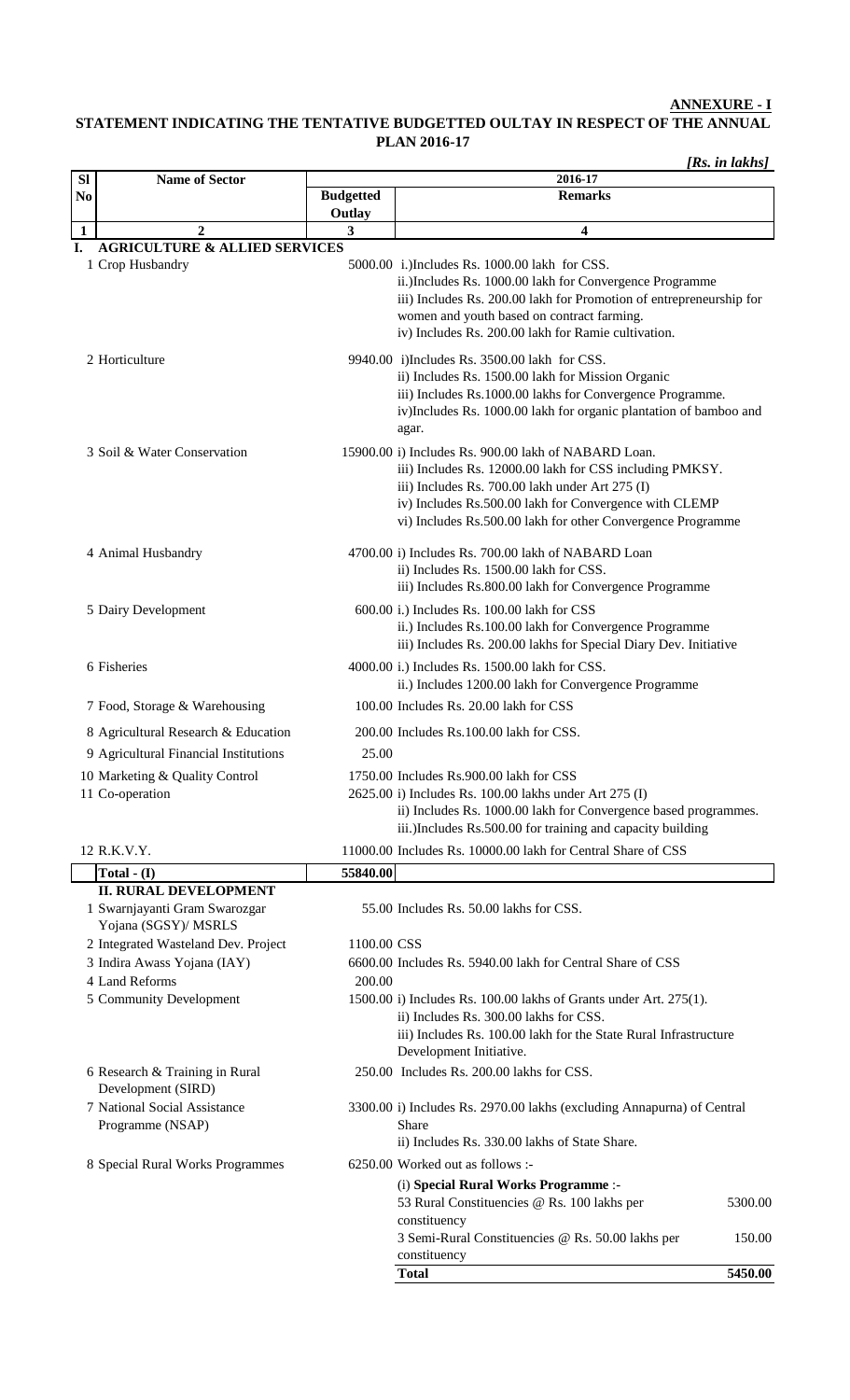| <b>Budgetted</b><br><b>Remarks</b><br>N <sub>0</sub><br>Outlay<br>$\overline{2}$<br>$\overline{\mathbf{3}}$<br>4<br>$\mathbf{1}$<br>(ii) Includes Rs 800.00 lakhs for Chief Minister's Special Rural<br>Development Fund.<br>55200.00 i) Includes Rs. 49500.00 lakh of Central Share and Rs. 5500.00 lakh<br>9 National Rural Employment<br>Guarantee Scheme (NREGS)<br>of State Share.<br>ii) Includes Rs. 200.00 lakhs for Umemployment Allowance.<br>10 Construction of Rural Roads<br>280.00<br>Programme<br>11 National Rural Livelihood Mission<br>2200.00 Includes Rs. 1980.00 lakh of Central Share and Rs. 220.00 lakh of<br><b>State Share</b><br><b>TOTAL - II</b><br>76935.00<br><b>III. SPECIAL AREA PROGRAMME</b><br>1 Border Area Development<br>3350.00 Includes Rs. 2500.00 lakh for BADP<br><b>TOTAL - III</b><br>3350.00<br>IV. WATER RESOURCES, IRRIGATION & FLOOD CONTROL<br>1 Integrated Water Resource<br>1200.00 i) Includes Rs. 1000.00 lakhs of EAP for Small Multipurpose<br>Management<br>Reservoirs, of which Rs. 100.00 lakhs is the State Share.<br>ii) Includes Rs. 200.00 lakh for Water Plus Initiatives<br>100.00<br>2 Major & Medium Irrigation<br>3 Minor Irrigation<br>11200.00 i) Includes Rs.8000.00 lakhs under PMKSY<br>ii) Include Rs. 700.00 lakhs of NABARD Loan.<br>4 Command Area Development<br>200.00 Includes Rs.195.00 lakh for CSS.<br>5 Flood Control<br>720.00 i)Includes Rs. 400.00 lakh for CSS ( to be budgetted by Water<br>Resources)<br>ii) Includes Rs. 180.00 lakhs under PWD<br>3500.00 PMKSY<br>6 Repair, Renovation & Restoration of<br>water bodies<br>Includes Rs.3000.00 lakhs under Soil & Water Conservation<br>Department and Rs. 500.00 lakhs under Water Resources<br>Department.<br><b>TOTAL - IV</b><br>16920.00<br><b>V. ENERGY</b><br>1 Power<br>14000.00 i) Includes Rs. 2000.00 lakh of NABARD Loan<br>ii) Includes Rs. 5000.00 lakh for CSS<br>825.00 Includes Rs. 500.00 lakhs for CSS<br>2 Non-conventional Sources of Energy<br>3 Integrated Rural Energy Programme<br>400.00 Includes Rs. 200.00 lakhs for CSS<br>4 Village electrification (MNES<br>645.00 Includes Rs. 580.00 lakh for CSS<br>special Scheme)<br><b>TOTAL - V</b><br>15870.00<br>VI. INDUSTRY & MINERALS<br>1 Village & Small Industries<br>1900.00 i)Includes Rs. 700.00 lakh for CSS<br>ii) Includes Rs. 100.00 lakh under Art 275 (I)<br>1830.00 i)Includes Rs. 1390.00 lakh for CSS<br>2 Sericulture & Weaving<br>ii) Includes Rs. 400.00 lakh under Art 275 (I)<br>1520.00 Includes 1000.00 lakh for CSS<br>3 Industries (Other than V & SI)<br>4 Minerals<br>320.00<br><b>TOTAL - VI</b><br>5570.00<br><b>VII. TRANSPORT</b><br>1 Roads & Bridges<br>47000.00 <b>Includes:-</b><br>i) NABARD Loan under RIDF<br>3800.00<br>ii) C.A. for Roads & Bridges<br>1500.00<br>iii) HUDCO Loan<br>0.00<br>iv) North Eastern States Roads Investment Program<br>2500.00<br>EAP - ADB, of which Rs. 250.00 lakhs is the State<br>Share.<br>11000.00<br>v) PMGSY<br>1000.00<br>vi) Last mile connectivity<br>280.00<br>2 Road Transport<br>3 Other Transport Services<br>3155.00 Includes funds for additional land acquisition for Umroi Airport and | SI | <b>Name of Sector</b> | 2016-17 |
|-------------------------------------------------------------------------------------------------------------------------------------------------------------------------------------------------------------------------------------------------------------------------------------------------------------------------------------------------------------------------------------------------------------------------------------------------------------------------------------------------------------------------------------------------------------------------------------------------------------------------------------------------------------------------------------------------------------------------------------------------------------------------------------------------------------------------------------------------------------------------------------------------------------------------------------------------------------------------------------------------------------------------------------------------------------------------------------------------------------------------------------------------------------------------------------------------------------------------------------------------------------------------------------------------------------------------------------------------------------------------------------------------------------------------------------------------------------------------------------------------------------------------------------------------------------------------------------------------------------------------------------------------------------------------------------------------------------------------------------------------------------------------------------------------------------------------------------------------------------------------------------------------------------------------------------------------------------------------------------------------------------------------------------------------------------------------------------------------------------------------------------------------------------------------------------------------------------------------------------------------------------------------------------------------------------------------------------------------------------------------------------------------------------------------------------------------------------------------------------------------------------------------------------------------------------------------------------------------------------------------------------------------------------------------------------------------------------------------------------------------------------------------------------------------------------------------------------------------------------------------------------------------------------------------------------------------------------------------------------------------------------------------------------------------------------------------------------------------------------------------------------------------------------------------------------------------------|----|-----------------------|---------|
|                                                                                                                                                                                                                                                                                                                                                                                                                                                                                                                                                                                                                                                                                                                                                                                                                                                                                                                                                                                                                                                                                                                                                                                                                                                                                                                                                                                                                                                                                                                                                                                                                                                                                                                                                                                                                                                                                                                                                                                                                                                                                                                                                                                                                                                                                                                                                                                                                                                                                                                                                                                                                                                                                                                                                                                                                                                                                                                                                                                                                                                                                                                                                                                                       |    |                       |         |
|                                                                                                                                                                                                                                                                                                                                                                                                                                                                                                                                                                                                                                                                                                                                                                                                                                                                                                                                                                                                                                                                                                                                                                                                                                                                                                                                                                                                                                                                                                                                                                                                                                                                                                                                                                                                                                                                                                                                                                                                                                                                                                                                                                                                                                                                                                                                                                                                                                                                                                                                                                                                                                                                                                                                                                                                                                                                                                                                                                                                                                                                                                                                                                                                       |    |                       |         |
|                                                                                                                                                                                                                                                                                                                                                                                                                                                                                                                                                                                                                                                                                                                                                                                                                                                                                                                                                                                                                                                                                                                                                                                                                                                                                                                                                                                                                                                                                                                                                                                                                                                                                                                                                                                                                                                                                                                                                                                                                                                                                                                                                                                                                                                                                                                                                                                                                                                                                                                                                                                                                                                                                                                                                                                                                                                                                                                                                                                                                                                                                                                                                                                                       |    |                       |         |
|                                                                                                                                                                                                                                                                                                                                                                                                                                                                                                                                                                                                                                                                                                                                                                                                                                                                                                                                                                                                                                                                                                                                                                                                                                                                                                                                                                                                                                                                                                                                                                                                                                                                                                                                                                                                                                                                                                                                                                                                                                                                                                                                                                                                                                                                                                                                                                                                                                                                                                                                                                                                                                                                                                                                                                                                                                                                                                                                                                                                                                                                                                                                                                                                       |    |                       |         |
|                                                                                                                                                                                                                                                                                                                                                                                                                                                                                                                                                                                                                                                                                                                                                                                                                                                                                                                                                                                                                                                                                                                                                                                                                                                                                                                                                                                                                                                                                                                                                                                                                                                                                                                                                                                                                                                                                                                                                                                                                                                                                                                                                                                                                                                                                                                                                                                                                                                                                                                                                                                                                                                                                                                                                                                                                                                                                                                                                                                                                                                                                                                                                                                                       |    |                       |         |
|                                                                                                                                                                                                                                                                                                                                                                                                                                                                                                                                                                                                                                                                                                                                                                                                                                                                                                                                                                                                                                                                                                                                                                                                                                                                                                                                                                                                                                                                                                                                                                                                                                                                                                                                                                                                                                                                                                                                                                                                                                                                                                                                                                                                                                                                                                                                                                                                                                                                                                                                                                                                                                                                                                                                                                                                                                                                                                                                                                                                                                                                                                                                                                                                       |    |                       |         |
|                                                                                                                                                                                                                                                                                                                                                                                                                                                                                                                                                                                                                                                                                                                                                                                                                                                                                                                                                                                                                                                                                                                                                                                                                                                                                                                                                                                                                                                                                                                                                                                                                                                                                                                                                                                                                                                                                                                                                                                                                                                                                                                                                                                                                                                                                                                                                                                                                                                                                                                                                                                                                                                                                                                                                                                                                                                                                                                                                                                                                                                                                                                                                                                                       |    |                       |         |
|                                                                                                                                                                                                                                                                                                                                                                                                                                                                                                                                                                                                                                                                                                                                                                                                                                                                                                                                                                                                                                                                                                                                                                                                                                                                                                                                                                                                                                                                                                                                                                                                                                                                                                                                                                                                                                                                                                                                                                                                                                                                                                                                                                                                                                                                                                                                                                                                                                                                                                                                                                                                                                                                                                                                                                                                                                                                                                                                                                                                                                                                                                                                                                                                       |    |                       |         |
|                                                                                                                                                                                                                                                                                                                                                                                                                                                                                                                                                                                                                                                                                                                                                                                                                                                                                                                                                                                                                                                                                                                                                                                                                                                                                                                                                                                                                                                                                                                                                                                                                                                                                                                                                                                                                                                                                                                                                                                                                                                                                                                                                                                                                                                                                                                                                                                                                                                                                                                                                                                                                                                                                                                                                                                                                                                                                                                                                                                                                                                                                                                                                                                                       |    |                       |         |
|                                                                                                                                                                                                                                                                                                                                                                                                                                                                                                                                                                                                                                                                                                                                                                                                                                                                                                                                                                                                                                                                                                                                                                                                                                                                                                                                                                                                                                                                                                                                                                                                                                                                                                                                                                                                                                                                                                                                                                                                                                                                                                                                                                                                                                                                                                                                                                                                                                                                                                                                                                                                                                                                                                                                                                                                                                                                                                                                                                                                                                                                                                                                                                                                       |    |                       |         |
|                                                                                                                                                                                                                                                                                                                                                                                                                                                                                                                                                                                                                                                                                                                                                                                                                                                                                                                                                                                                                                                                                                                                                                                                                                                                                                                                                                                                                                                                                                                                                                                                                                                                                                                                                                                                                                                                                                                                                                                                                                                                                                                                                                                                                                                                                                                                                                                                                                                                                                                                                                                                                                                                                                                                                                                                                                                                                                                                                                                                                                                                                                                                                                                                       |    |                       |         |
|                                                                                                                                                                                                                                                                                                                                                                                                                                                                                                                                                                                                                                                                                                                                                                                                                                                                                                                                                                                                                                                                                                                                                                                                                                                                                                                                                                                                                                                                                                                                                                                                                                                                                                                                                                                                                                                                                                                                                                                                                                                                                                                                                                                                                                                                                                                                                                                                                                                                                                                                                                                                                                                                                                                                                                                                                                                                                                                                                                                                                                                                                                                                                                                                       |    |                       |         |
|                                                                                                                                                                                                                                                                                                                                                                                                                                                                                                                                                                                                                                                                                                                                                                                                                                                                                                                                                                                                                                                                                                                                                                                                                                                                                                                                                                                                                                                                                                                                                                                                                                                                                                                                                                                                                                                                                                                                                                                                                                                                                                                                                                                                                                                                                                                                                                                                                                                                                                                                                                                                                                                                                                                                                                                                                                                                                                                                                                                                                                                                                                                                                                                                       |    |                       |         |
|                                                                                                                                                                                                                                                                                                                                                                                                                                                                                                                                                                                                                                                                                                                                                                                                                                                                                                                                                                                                                                                                                                                                                                                                                                                                                                                                                                                                                                                                                                                                                                                                                                                                                                                                                                                                                                                                                                                                                                                                                                                                                                                                                                                                                                                                                                                                                                                                                                                                                                                                                                                                                                                                                                                                                                                                                                                                                                                                                                                                                                                                                                                                                                                                       |    |                       |         |
|                                                                                                                                                                                                                                                                                                                                                                                                                                                                                                                                                                                                                                                                                                                                                                                                                                                                                                                                                                                                                                                                                                                                                                                                                                                                                                                                                                                                                                                                                                                                                                                                                                                                                                                                                                                                                                                                                                                                                                                                                                                                                                                                                                                                                                                                                                                                                                                                                                                                                                                                                                                                                                                                                                                                                                                                                                                                                                                                                                                                                                                                                                                                                                                                       |    |                       |         |
|                                                                                                                                                                                                                                                                                                                                                                                                                                                                                                                                                                                                                                                                                                                                                                                                                                                                                                                                                                                                                                                                                                                                                                                                                                                                                                                                                                                                                                                                                                                                                                                                                                                                                                                                                                                                                                                                                                                                                                                                                                                                                                                                                                                                                                                                                                                                                                                                                                                                                                                                                                                                                                                                                                                                                                                                                                                                                                                                                                                                                                                                                                                                                                                                       |    |                       |         |
|                                                                                                                                                                                                                                                                                                                                                                                                                                                                                                                                                                                                                                                                                                                                                                                                                                                                                                                                                                                                                                                                                                                                                                                                                                                                                                                                                                                                                                                                                                                                                                                                                                                                                                                                                                                                                                                                                                                                                                                                                                                                                                                                                                                                                                                                                                                                                                                                                                                                                                                                                                                                                                                                                                                                                                                                                                                                                                                                                                                                                                                                                                                                                                                                       |    |                       |         |
|                                                                                                                                                                                                                                                                                                                                                                                                                                                                                                                                                                                                                                                                                                                                                                                                                                                                                                                                                                                                                                                                                                                                                                                                                                                                                                                                                                                                                                                                                                                                                                                                                                                                                                                                                                                                                                                                                                                                                                                                                                                                                                                                                                                                                                                                                                                                                                                                                                                                                                                                                                                                                                                                                                                                                                                                                                                                                                                                                                                                                                                                                                                                                                                                       |    |                       |         |
|                                                                                                                                                                                                                                                                                                                                                                                                                                                                                                                                                                                                                                                                                                                                                                                                                                                                                                                                                                                                                                                                                                                                                                                                                                                                                                                                                                                                                                                                                                                                                                                                                                                                                                                                                                                                                                                                                                                                                                                                                                                                                                                                                                                                                                                                                                                                                                                                                                                                                                                                                                                                                                                                                                                                                                                                                                                                                                                                                                                                                                                                                                                                                                                                       |    |                       |         |
|                                                                                                                                                                                                                                                                                                                                                                                                                                                                                                                                                                                                                                                                                                                                                                                                                                                                                                                                                                                                                                                                                                                                                                                                                                                                                                                                                                                                                                                                                                                                                                                                                                                                                                                                                                                                                                                                                                                                                                                                                                                                                                                                                                                                                                                                                                                                                                                                                                                                                                                                                                                                                                                                                                                                                                                                                                                                                                                                                                                                                                                                                                                                                                                                       |    |                       |         |
|                                                                                                                                                                                                                                                                                                                                                                                                                                                                                                                                                                                                                                                                                                                                                                                                                                                                                                                                                                                                                                                                                                                                                                                                                                                                                                                                                                                                                                                                                                                                                                                                                                                                                                                                                                                                                                                                                                                                                                                                                                                                                                                                                                                                                                                                                                                                                                                                                                                                                                                                                                                                                                                                                                                                                                                                                                                                                                                                                                                                                                                                                                                                                                                                       |    |                       |         |
|                                                                                                                                                                                                                                                                                                                                                                                                                                                                                                                                                                                                                                                                                                                                                                                                                                                                                                                                                                                                                                                                                                                                                                                                                                                                                                                                                                                                                                                                                                                                                                                                                                                                                                                                                                                                                                                                                                                                                                                                                                                                                                                                                                                                                                                                                                                                                                                                                                                                                                                                                                                                                                                                                                                                                                                                                                                                                                                                                                                                                                                                                                                                                                                                       |    |                       |         |
|                                                                                                                                                                                                                                                                                                                                                                                                                                                                                                                                                                                                                                                                                                                                                                                                                                                                                                                                                                                                                                                                                                                                                                                                                                                                                                                                                                                                                                                                                                                                                                                                                                                                                                                                                                                                                                                                                                                                                                                                                                                                                                                                                                                                                                                                                                                                                                                                                                                                                                                                                                                                                                                                                                                                                                                                                                                                                                                                                                                                                                                                                                                                                                                                       |    |                       |         |
|                                                                                                                                                                                                                                                                                                                                                                                                                                                                                                                                                                                                                                                                                                                                                                                                                                                                                                                                                                                                                                                                                                                                                                                                                                                                                                                                                                                                                                                                                                                                                                                                                                                                                                                                                                                                                                                                                                                                                                                                                                                                                                                                                                                                                                                                                                                                                                                                                                                                                                                                                                                                                                                                                                                                                                                                                                                                                                                                                                                                                                                                                                                                                                                                       |    |                       |         |
|                                                                                                                                                                                                                                                                                                                                                                                                                                                                                                                                                                                                                                                                                                                                                                                                                                                                                                                                                                                                                                                                                                                                                                                                                                                                                                                                                                                                                                                                                                                                                                                                                                                                                                                                                                                                                                                                                                                                                                                                                                                                                                                                                                                                                                                                                                                                                                                                                                                                                                                                                                                                                                                                                                                                                                                                                                                                                                                                                                                                                                                                                                                                                                                                       |    |                       |         |
|                                                                                                                                                                                                                                                                                                                                                                                                                                                                                                                                                                                                                                                                                                                                                                                                                                                                                                                                                                                                                                                                                                                                                                                                                                                                                                                                                                                                                                                                                                                                                                                                                                                                                                                                                                                                                                                                                                                                                                                                                                                                                                                                                                                                                                                                                                                                                                                                                                                                                                                                                                                                                                                                                                                                                                                                                                                                                                                                                                                                                                                                                                                                                                                                       |    |                       |         |
|                                                                                                                                                                                                                                                                                                                                                                                                                                                                                                                                                                                                                                                                                                                                                                                                                                                                                                                                                                                                                                                                                                                                                                                                                                                                                                                                                                                                                                                                                                                                                                                                                                                                                                                                                                                                                                                                                                                                                                                                                                                                                                                                                                                                                                                                                                                                                                                                                                                                                                                                                                                                                                                                                                                                                                                                                                                                                                                                                                                                                                                                                                                                                                                                       |    |                       |         |
|                                                                                                                                                                                                                                                                                                                                                                                                                                                                                                                                                                                                                                                                                                                                                                                                                                                                                                                                                                                                                                                                                                                                                                                                                                                                                                                                                                                                                                                                                                                                                                                                                                                                                                                                                                                                                                                                                                                                                                                                                                                                                                                                                                                                                                                                                                                                                                                                                                                                                                                                                                                                                                                                                                                                                                                                                                                                                                                                                                                                                                                                                                                                                                                                       |    |                       |         |
|                                                                                                                                                                                                                                                                                                                                                                                                                                                                                                                                                                                                                                                                                                                                                                                                                                                                                                                                                                                                                                                                                                                                                                                                                                                                                                                                                                                                                                                                                                                                                                                                                                                                                                                                                                                                                                                                                                                                                                                                                                                                                                                                                                                                                                                                                                                                                                                                                                                                                                                                                                                                                                                                                                                                                                                                                                                                                                                                                                                                                                                                                                                                                                                                       |    |                       |         |
|                                                                                                                                                                                                                                                                                                                                                                                                                                                                                                                                                                                                                                                                                                                                                                                                                                                                                                                                                                                                                                                                                                                                                                                                                                                                                                                                                                                                                                                                                                                                                                                                                                                                                                                                                                                                                                                                                                                                                                                                                                                                                                                                                                                                                                                                                                                                                                                                                                                                                                                                                                                                                                                                                                                                                                                                                                                                                                                                                                                                                                                                                                                                                                                                       |    |                       |         |
|                                                                                                                                                                                                                                                                                                                                                                                                                                                                                                                                                                                                                                                                                                                                                                                                                                                                                                                                                                                                                                                                                                                                                                                                                                                                                                                                                                                                                                                                                                                                                                                                                                                                                                                                                                                                                                                                                                                                                                                                                                                                                                                                                                                                                                                                                                                                                                                                                                                                                                                                                                                                                                                                                                                                                                                                                                                                                                                                                                                                                                                                                                                                                                                                       |    |                       |         |
|                                                                                                                                                                                                                                                                                                                                                                                                                                                                                                                                                                                                                                                                                                                                                                                                                                                                                                                                                                                                                                                                                                                                                                                                                                                                                                                                                                                                                                                                                                                                                                                                                                                                                                                                                                                                                                                                                                                                                                                                                                                                                                                                                                                                                                                                                                                                                                                                                                                                                                                                                                                                                                                                                                                                                                                                                                                                                                                                                                                                                                                                                                                                                                                                       |    |                       |         |
|                                                                                                                                                                                                                                                                                                                                                                                                                                                                                                                                                                                                                                                                                                                                                                                                                                                                                                                                                                                                                                                                                                                                                                                                                                                                                                                                                                                                                                                                                                                                                                                                                                                                                                                                                                                                                                                                                                                                                                                                                                                                                                                                                                                                                                                                                                                                                                                                                                                                                                                                                                                                                                                                                                                                                                                                                                                                                                                                                                                                                                                                                                                                                                                                       |    |                       |         |
|                                                                                                                                                                                                                                                                                                                                                                                                                                                                                                                                                                                                                                                                                                                                                                                                                                                                                                                                                                                                                                                                                                                                                                                                                                                                                                                                                                                                                                                                                                                                                                                                                                                                                                                                                                                                                                                                                                                                                                                                                                                                                                                                                                                                                                                                                                                                                                                                                                                                                                                                                                                                                                                                                                                                                                                                                                                                                                                                                                                                                                                                                                                                                                                                       |    |                       |         |
|                                                                                                                                                                                                                                                                                                                                                                                                                                                                                                                                                                                                                                                                                                                                                                                                                                                                                                                                                                                                                                                                                                                                                                                                                                                                                                                                                                                                                                                                                                                                                                                                                                                                                                                                                                                                                                                                                                                                                                                                                                                                                                                                                                                                                                                                                                                                                                                                                                                                                                                                                                                                                                                                                                                                                                                                                                                                                                                                                                                                                                                                                                                                                                                                       |    |                       |         |
|                                                                                                                                                                                                                                                                                                                                                                                                                                                                                                                                                                                                                                                                                                                                                                                                                                                                                                                                                                                                                                                                                                                                                                                                                                                                                                                                                                                                                                                                                                                                                                                                                                                                                                                                                                                                                                                                                                                                                                                                                                                                                                                                                                                                                                                                                                                                                                                                                                                                                                                                                                                                                                                                                                                                                                                                                                                                                                                                                                                                                                                                                                                                                                                                       |    |                       |         |
|                                                                                                                                                                                                                                                                                                                                                                                                                                                                                                                                                                                                                                                                                                                                                                                                                                                                                                                                                                                                                                                                                                                                                                                                                                                                                                                                                                                                                                                                                                                                                                                                                                                                                                                                                                                                                                                                                                                                                                                                                                                                                                                                                                                                                                                                                                                                                                                                                                                                                                                                                                                                                                                                                                                                                                                                                                                                                                                                                                                                                                                                                                                                                                                                       |    |                       |         |
|                                                                                                                                                                                                                                                                                                                                                                                                                                                                                                                                                                                                                                                                                                                                                                                                                                                                                                                                                                                                                                                                                                                                                                                                                                                                                                                                                                                                                                                                                                                                                                                                                                                                                                                                                                                                                                                                                                                                                                                                                                                                                                                                                                                                                                                                                                                                                                                                                                                                                                                                                                                                                                                                                                                                                                                                                                                                                                                                                                                                                                                                                                                                                                                                       |    |                       |         |
|                                                                                                                                                                                                                                                                                                                                                                                                                                                                                                                                                                                                                                                                                                                                                                                                                                                                                                                                                                                                                                                                                                                                                                                                                                                                                                                                                                                                                                                                                                                                                                                                                                                                                                                                                                                                                                                                                                                                                                                                                                                                                                                                                                                                                                                                                                                                                                                                                                                                                                                                                                                                                                                                                                                                                                                                                                                                                                                                                                                                                                                                                                                                                                                                       |    |                       |         |
| development of Inland Water ways.                                                                                                                                                                                                                                                                                                                                                                                                                                                                                                                                                                                                                                                                                                                                                                                                                                                                                                                                                                                                                                                                                                                                                                                                                                                                                                                                                                                                                                                                                                                                                                                                                                                                                                                                                                                                                                                                                                                                                                                                                                                                                                                                                                                                                                                                                                                                                                                                                                                                                                                                                                                                                                                                                                                                                                                                                                                                                                                                                                                                                                                                                                                                                                     |    |                       |         |
| <b>TOTAL - VII</b><br>50435.00                                                                                                                                                                                                                                                                                                                                                                                                                                                                                                                                                                                                                                                                                                                                                                                                                                                                                                                                                                                                                                                                                                                                                                                                                                                                                                                                                                                                                                                                                                                                                                                                                                                                                                                                                                                                                                                                                                                                                                                                                                                                                                                                                                                                                                                                                                                                                                                                                                                                                                                                                                                                                                                                                                                                                                                                                                                                                                                                                                                                                                                                                                                                                                        |    |                       |         |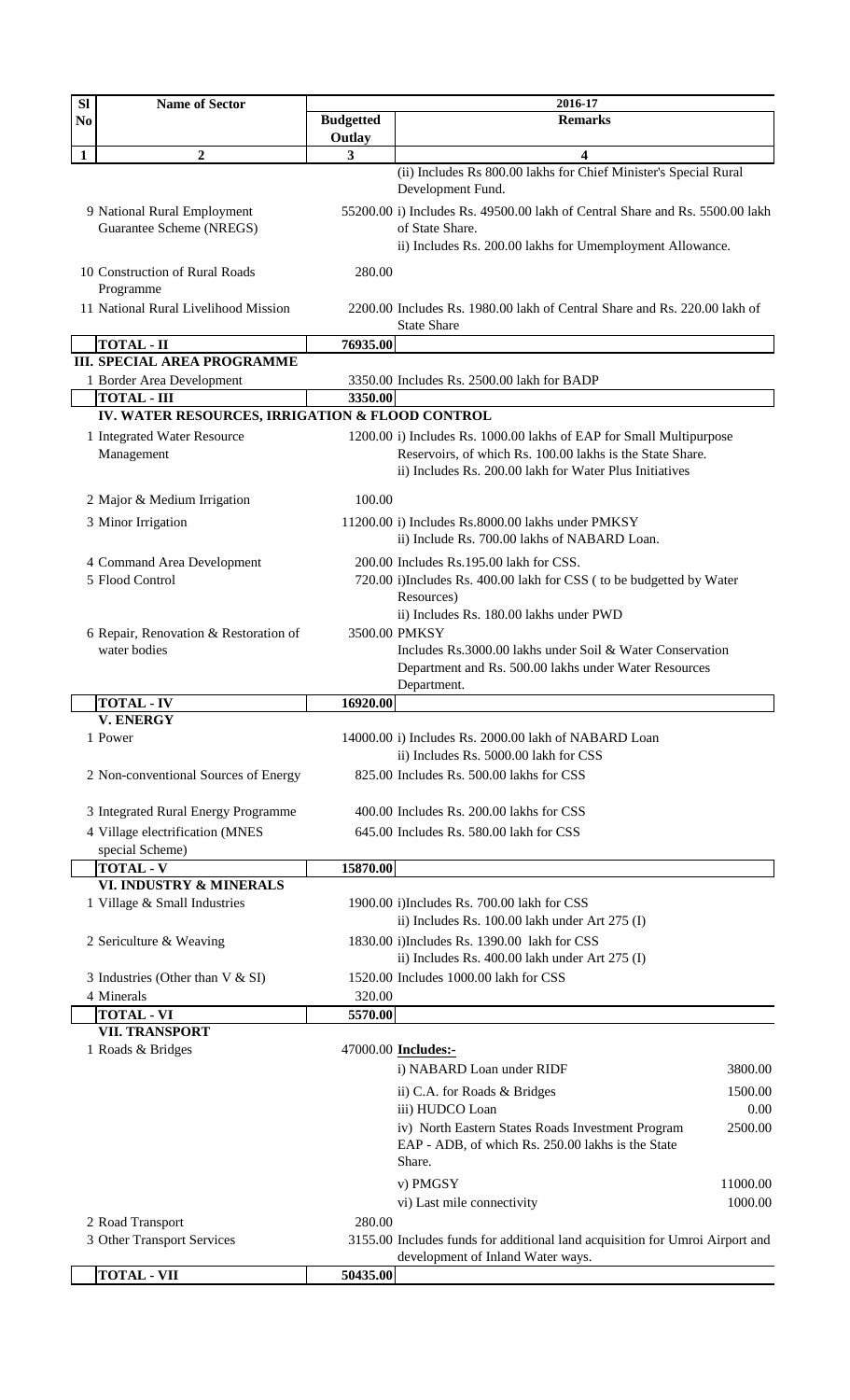| <b>Budgetted</b><br><b>Remarks</b><br>N <sub>0</sub><br>Outlay<br>$\mathbf{2}$<br>1<br>3<br>4<br>VIII. SCIENCE, TECHNOLOGY & ENVIRONMENT<br>300.00<br>1 Scientific Research (inclg. S&T)<br>75.00<br>2 Bio Technology<br>3 GIS/ Geo Spatial Technology<br>100.00 To be budgetted by I.T. Department.<br>1600.00 Includes Rs. 640.00 lakh for CSS<br>4 Information Technology<br>100.00<br>5 Ecology & Environment<br>6 Forestry & Wildlife<br>4800.00 Includes Rs. 2000.00 lakh for CSS<br><b>TOTAL - VIII</b><br>6975.00<br>IX. GENERAL ECONOMIC SERVICES<br>1 Secretariat Economic Services<br>2600.00 <b>Includes:-</b><br>i) Studies/ Consultancy Services<br>800.00<br>ii) Capacity Building<br>500.00<br>85.00<br>2 Survey & Statistics<br>3 Voluntary Action Fund<br>400.00<br>730.00<br>4 Integrated Basin & Livelihood Dev.<br>Programme - Programme<br>Management (including District<br>Units)<br><b>5 Sustainable Development</b><br><b>Convergence Initiative</b><br>a) Meghalaya Livelihood & Access to<br>1610.00 Includes Rs. 1500.00 lakh of Central Assistance<br>Market Projects (Megha - LAMP)<br>b) Livelihood Missions and Private<br>3000.00 Includes Rs. 1000.00 lakhs for eco tourism, photography and<br>sector development<br>heritage based tourism<br>300.00 Includes Rs. 100.00 lakh for language skills and entrepreneurship<br>c) Institute of Entrepreneurship<br>development, Includes Rs. 100.00 lakh for Photography and<br>Filmaking<br>d) Institute of Governance<br>100.00<br>200.00<br>e) Trade promotion/ Market access<br>f) Financial Inclusion Initiative for the<br>500.00<br>rural poor and SF/MF<br>g) Meghalaya State Employment<br>100.00<br>Promotion Council<br>h) Cross cutting infrastructure for<br>100.00<br>missions<br>i) Eco system services including<br>1100.00 EAP component. Includes Rs. 100.00 lakhs of State Share.<br>Community led eco-system<br>Management Project<br>j) Community/ Livelihood Forestry<br>1100.00 EAP component. Includes Rs. 100.00 lakhs of State Share.<br>Project.<br>k) Supporting Human Capital<br>4400.00 EAP component. Includes Rs. 400.00 lakhs of State Share.<br>1) Corpus fund for Convergence<br>10000.00<br>m) Corpus Fund for CSS<br>2500.00<br>n) Green Economy/ Mission Green<br>2500.00 i) Includes funds for Green energy and for Clean & Green<br>Campaign/Eco - Heritage - Cultural Tourism.<br>ii) Includes Rs. 200.00 lakhs for Youth for Green Initiatives.<br>o) Housing infrastructure for<br>3000.00 Include Rs. 1000.00 lakh for HUDCO Loan<br>livelihoods (homestays, weaving<br>sheds, cow and piggery sheds etc)<br>p) Institute for Community Mobilision<br>115.00<br>& Experimentation<br>q) Meghalaya Women's Empowerment<br>1500.00 Implemented in convergence with NRLM &<br>Programme through social<br><b>MEGHA LAMP-IVCS</b><br>mobilisation, financial Inclusion &<br>Entreprenuership<br>1000.00<br>r) Seed/share capital to set up<br>Meghalaya Women's Bank to lend | <b>Sl</b> | <b>Name of Sector</b>   | 2016-17 |  |  |
|------------------------------------------------------------------------------------------------------------------------------------------------------------------------------------------------------------------------------------------------------------------------------------------------------------------------------------------------------------------------------------------------------------------------------------------------------------------------------------------------------------------------------------------------------------------------------------------------------------------------------------------------------------------------------------------------------------------------------------------------------------------------------------------------------------------------------------------------------------------------------------------------------------------------------------------------------------------------------------------------------------------------------------------------------------------------------------------------------------------------------------------------------------------------------------------------------------------------------------------------------------------------------------------------------------------------------------------------------------------------------------------------------------------------------------------------------------------------------------------------------------------------------------------------------------------------------------------------------------------------------------------------------------------------------------------------------------------------------------------------------------------------------------------------------------------------------------------------------------------------------------------------------------------------------------------------------------------------------------------------------------------------------------------------------------------------------------------------------------------------------------------------------------------------------------------------------------------------------------------------------------------------------------------------------------------------------------------------------------------------------------------------------------------------------------------------------------------------------------------------------------------------------------------------------------------------------------------------------------------------------------------------------------------------------------------------------------------------------------------------------------------------------------------------------------------------------------------------------------------------------------------------------------------------------------------------------------------------------------------------------|-----------|-------------------------|---------|--|--|
|                                                                                                                                                                                                                                                                                                                                                                                                                                                                                                                                                                                                                                                                                                                                                                                                                                                                                                                                                                                                                                                                                                                                                                                                                                                                                                                                                                                                                                                                                                                                                                                                                                                                                                                                                                                                                                                                                                                                                                                                                                                                                                                                                                                                                                                                                                                                                                                                                                                                                                                                                                                                                                                                                                                                                                                                                                                                                                                                                                                                      |           |                         |         |  |  |
|                                                                                                                                                                                                                                                                                                                                                                                                                                                                                                                                                                                                                                                                                                                                                                                                                                                                                                                                                                                                                                                                                                                                                                                                                                                                                                                                                                                                                                                                                                                                                                                                                                                                                                                                                                                                                                                                                                                                                                                                                                                                                                                                                                                                                                                                                                                                                                                                                                                                                                                                                                                                                                                                                                                                                                                                                                                                                                                                                                                                      |           |                         |         |  |  |
|                                                                                                                                                                                                                                                                                                                                                                                                                                                                                                                                                                                                                                                                                                                                                                                                                                                                                                                                                                                                                                                                                                                                                                                                                                                                                                                                                                                                                                                                                                                                                                                                                                                                                                                                                                                                                                                                                                                                                                                                                                                                                                                                                                                                                                                                                                                                                                                                                                                                                                                                                                                                                                                                                                                                                                                                                                                                                                                                                                                                      |           |                         |         |  |  |
|                                                                                                                                                                                                                                                                                                                                                                                                                                                                                                                                                                                                                                                                                                                                                                                                                                                                                                                                                                                                                                                                                                                                                                                                                                                                                                                                                                                                                                                                                                                                                                                                                                                                                                                                                                                                                                                                                                                                                                                                                                                                                                                                                                                                                                                                                                                                                                                                                                                                                                                                                                                                                                                                                                                                                                                                                                                                                                                                                                                                      |           |                         |         |  |  |
|                                                                                                                                                                                                                                                                                                                                                                                                                                                                                                                                                                                                                                                                                                                                                                                                                                                                                                                                                                                                                                                                                                                                                                                                                                                                                                                                                                                                                                                                                                                                                                                                                                                                                                                                                                                                                                                                                                                                                                                                                                                                                                                                                                                                                                                                                                                                                                                                                                                                                                                                                                                                                                                                                                                                                                                                                                                                                                                                                                                                      |           |                         |         |  |  |
|                                                                                                                                                                                                                                                                                                                                                                                                                                                                                                                                                                                                                                                                                                                                                                                                                                                                                                                                                                                                                                                                                                                                                                                                                                                                                                                                                                                                                                                                                                                                                                                                                                                                                                                                                                                                                                                                                                                                                                                                                                                                                                                                                                                                                                                                                                                                                                                                                                                                                                                                                                                                                                                                                                                                                                                                                                                                                                                                                                                                      |           |                         |         |  |  |
|                                                                                                                                                                                                                                                                                                                                                                                                                                                                                                                                                                                                                                                                                                                                                                                                                                                                                                                                                                                                                                                                                                                                                                                                                                                                                                                                                                                                                                                                                                                                                                                                                                                                                                                                                                                                                                                                                                                                                                                                                                                                                                                                                                                                                                                                                                                                                                                                                                                                                                                                                                                                                                                                                                                                                                                                                                                                                                                                                                                                      |           |                         |         |  |  |
|                                                                                                                                                                                                                                                                                                                                                                                                                                                                                                                                                                                                                                                                                                                                                                                                                                                                                                                                                                                                                                                                                                                                                                                                                                                                                                                                                                                                                                                                                                                                                                                                                                                                                                                                                                                                                                                                                                                                                                                                                                                                                                                                                                                                                                                                                                                                                                                                                                                                                                                                                                                                                                                                                                                                                                                                                                                                                                                                                                                                      |           |                         |         |  |  |
|                                                                                                                                                                                                                                                                                                                                                                                                                                                                                                                                                                                                                                                                                                                                                                                                                                                                                                                                                                                                                                                                                                                                                                                                                                                                                                                                                                                                                                                                                                                                                                                                                                                                                                                                                                                                                                                                                                                                                                                                                                                                                                                                                                                                                                                                                                                                                                                                                                                                                                                                                                                                                                                                                                                                                                                                                                                                                                                                                                                                      |           |                         |         |  |  |
|                                                                                                                                                                                                                                                                                                                                                                                                                                                                                                                                                                                                                                                                                                                                                                                                                                                                                                                                                                                                                                                                                                                                                                                                                                                                                                                                                                                                                                                                                                                                                                                                                                                                                                                                                                                                                                                                                                                                                                                                                                                                                                                                                                                                                                                                                                                                                                                                                                                                                                                                                                                                                                                                                                                                                                                                                                                                                                                                                                                                      |           |                         |         |  |  |
|                                                                                                                                                                                                                                                                                                                                                                                                                                                                                                                                                                                                                                                                                                                                                                                                                                                                                                                                                                                                                                                                                                                                                                                                                                                                                                                                                                                                                                                                                                                                                                                                                                                                                                                                                                                                                                                                                                                                                                                                                                                                                                                                                                                                                                                                                                                                                                                                                                                                                                                                                                                                                                                                                                                                                                                                                                                                                                                                                                                                      |           |                         |         |  |  |
|                                                                                                                                                                                                                                                                                                                                                                                                                                                                                                                                                                                                                                                                                                                                                                                                                                                                                                                                                                                                                                                                                                                                                                                                                                                                                                                                                                                                                                                                                                                                                                                                                                                                                                                                                                                                                                                                                                                                                                                                                                                                                                                                                                                                                                                                                                                                                                                                                                                                                                                                                                                                                                                                                                                                                                                                                                                                                                                                                                                                      |           |                         |         |  |  |
|                                                                                                                                                                                                                                                                                                                                                                                                                                                                                                                                                                                                                                                                                                                                                                                                                                                                                                                                                                                                                                                                                                                                                                                                                                                                                                                                                                                                                                                                                                                                                                                                                                                                                                                                                                                                                                                                                                                                                                                                                                                                                                                                                                                                                                                                                                                                                                                                                                                                                                                                                                                                                                                                                                                                                                                                                                                                                                                                                                                                      |           |                         |         |  |  |
|                                                                                                                                                                                                                                                                                                                                                                                                                                                                                                                                                                                                                                                                                                                                                                                                                                                                                                                                                                                                                                                                                                                                                                                                                                                                                                                                                                                                                                                                                                                                                                                                                                                                                                                                                                                                                                                                                                                                                                                                                                                                                                                                                                                                                                                                                                                                                                                                                                                                                                                                                                                                                                                                                                                                                                                                                                                                                                                                                                                                      |           |                         |         |  |  |
|                                                                                                                                                                                                                                                                                                                                                                                                                                                                                                                                                                                                                                                                                                                                                                                                                                                                                                                                                                                                                                                                                                                                                                                                                                                                                                                                                                                                                                                                                                                                                                                                                                                                                                                                                                                                                                                                                                                                                                                                                                                                                                                                                                                                                                                                                                                                                                                                                                                                                                                                                                                                                                                                                                                                                                                                                                                                                                                                                                                                      |           |                         |         |  |  |
|                                                                                                                                                                                                                                                                                                                                                                                                                                                                                                                                                                                                                                                                                                                                                                                                                                                                                                                                                                                                                                                                                                                                                                                                                                                                                                                                                                                                                                                                                                                                                                                                                                                                                                                                                                                                                                                                                                                                                                                                                                                                                                                                                                                                                                                                                                                                                                                                                                                                                                                                                                                                                                                                                                                                                                                                                                                                                                                                                                                                      |           |                         |         |  |  |
|                                                                                                                                                                                                                                                                                                                                                                                                                                                                                                                                                                                                                                                                                                                                                                                                                                                                                                                                                                                                                                                                                                                                                                                                                                                                                                                                                                                                                                                                                                                                                                                                                                                                                                                                                                                                                                                                                                                                                                                                                                                                                                                                                                                                                                                                                                                                                                                                                                                                                                                                                                                                                                                                                                                                                                                                                                                                                                                                                                                                      |           |                         |         |  |  |
|                                                                                                                                                                                                                                                                                                                                                                                                                                                                                                                                                                                                                                                                                                                                                                                                                                                                                                                                                                                                                                                                                                                                                                                                                                                                                                                                                                                                                                                                                                                                                                                                                                                                                                                                                                                                                                                                                                                                                                                                                                                                                                                                                                                                                                                                                                                                                                                                                                                                                                                                                                                                                                                                                                                                                                                                                                                                                                                                                                                                      |           |                         |         |  |  |
|                                                                                                                                                                                                                                                                                                                                                                                                                                                                                                                                                                                                                                                                                                                                                                                                                                                                                                                                                                                                                                                                                                                                                                                                                                                                                                                                                                                                                                                                                                                                                                                                                                                                                                                                                                                                                                                                                                                                                                                                                                                                                                                                                                                                                                                                                                                                                                                                                                                                                                                                                                                                                                                                                                                                                                                                                                                                                                                                                                                                      |           |                         |         |  |  |
|                                                                                                                                                                                                                                                                                                                                                                                                                                                                                                                                                                                                                                                                                                                                                                                                                                                                                                                                                                                                                                                                                                                                                                                                                                                                                                                                                                                                                                                                                                                                                                                                                                                                                                                                                                                                                                                                                                                                                                                                                                                                                                                                                                                                                                                                                                                                                                                                                                                                                                                                                                                                                                                                                                                                                                                                                                                                                                                                                                                                      |           |                         |         |  |  |
|                                                                                                                                                                                                                                                                                                                                                                                                                                                                                                                                                                                                                                                                                                                                                                                                                                                                                                                                                                                                                                                                                                                                                                                                                                                                                                                                                                                                                                                                                                                                                                                                                                                                                                                                                                                                                                                                                                                                                                                                                                                                                                                                                                                                                                                                                                                                                                                                                                                                                                                                                                                                                                                                                                                                                                                                                                                                                                                                                                                                      |           |                         |         |  |  |
|                                                                                                                                                                                                                                                                                                                                                                                                                                                                                                                                                                                                                                                                                                                                                                                                                                                                                                                                                                                                                                                                                                                                                                                                                                                                                                                                                                                                                                                                                                                                                                                                                                                                                                                                                                                                                                                                                                                                                                                                                                                                                                                                                                                                                                                                                                                                                                                                                                                                                                                                                                                                                                                                                                                                                                                                                                                                                                                                                                                                      |           |                         |         |  |  |
|                                                                                                                                                                                                                                                                                                                                                                                                                                                                                                                                                                                                                                                                                                                                                                                                                                                                                                                                                                                                                                                                                                                                                                                                                                                                                                                                                                                                                                                                                                                                                                                                                                                                                                                                                                                                                                                                                                                                                                                                                                                                                                                                                                                                                                                                                                                                                                                                                                                                                                                                                                                                                                                                                                                                                                                                                                                                                                                                                                                                      |           |                         |         |  |  |
|                                                                                                                                                                                                                                                                                                                                                                                                                                                                                                                                                                                                                                                                                                                                                                                                                                                                                                                                                                                                                                                                                                                                                                                                                                                                                                                                                                                                                                                                                                                                                                                                                                                                                                                                                                                                                                                                                                                                                                                                                                                                                                                                                                                                                                                                                                                                                                                                                                                                                                                                                                                                                                                                                                                                                                                                                                                                                                                                                                                                      |           |                         |         |  |  |
|                                                                                                                                                                                                                                                                                                                                                                                                                                                                                                                                                                                                                                                                                                                                                                                                                                                                                                                                                                                                                                                                                                                                                                                                                                                                                                                                                                                                                                                                                                                                                                                                                                                                                                                                                                                                                                                                                                                                                                                                                                                                                                                                                                                                                                                                                                                                                                                                                                                                                                                                                                                                                                                                                                                                                                                                                                                                                                                                                                                                      |           |                         |         |  |  |
|                                                                                                                                                                                                                                                                                                                                                                                                                                                                                                                                                                                                                                                                                                                                                                                                                                                                                                                                                                                                                                                                                                                                                                                                                                                                                                                                                                                                                                                                                                                                                                                                                                                                                                                                                                                                                                                                                                                                                                                                                                                                                                                                                                                                                                                                                                                                                                                                                                                                                                                                                                                                                                                                                                                                                                                                                                                                                                                                                                                                      |           |                         |         |  |  |
|                                                                                                                                                                                                                                                                                                                                                                                                                                                                                                                                                                                                                                                                                                                                                                                                                                                                                                                                                                                                                                                                                                                                                                                                                                                                                                                                                                                                                                                                                                                                                                                                                                                                                                                                                                                                                                                                                                                                                                                                                                                                                                                                                                                                                                                                                                                                                                                                                                                                                                                                                                                                                                                                                                                                                                                                                                                                                                                                                                                                      |           |                         |         |  |  |
|                                                                                                                                                                                                                                                                                                                                                                                                                                                                                                                                                                                                                                                                                                                                                                                                                                                                                                                                                                                                                                                                                                                                                                                                                                                                                                                                                                                                                                                                                                                                                                                                                                                                                                                                                                                                                                                                                                                                                                                                                                                                                                                                                                                                                                                                                                                                                                                                                                                                                                                                                                                                                                                                                                                                                                                                                                                                                                                                                                                                      |           |                         |         |  |  |
|                                                                                                                                                                                                                                                                                                                                                                                                                                                                                                                                                                                                                                                                                                                                                                                                                                                                                                                                                                                                                                                                                                                                                                                                                                                                                                                                                                                                                                                                                                                                                                                                                                                                                                                                                                                                                                                                                                                                                                                                                                                                                                                                                                                                                                                                                                                                                                                                                                                                                                                                                                                                                                                                                                                                                                                                                                                                                                                                                                                                      |           |                         |         |  |  |
|                                                                                                                                                                                                                                                                                                                                                                                                                                                                                                                                                                                                                                                                                                                                                                                                                                                                                                                                                                                                                                                                                                                                                                                                                                                                                                                                                                                                                                                                                                                                                                                                                                                                                                                                                                                                                                                                                                                                                                                                                                                                                                                                                                                                                                                                                                                                                                                                                                                                                                                                                                                                                                                                                                                                                                                                                                                                                                                                                                                                      |           |                         |         |  |  |
|                                                                                                                                                                                                                                                                                                                                                                                                                                                                                                                                                                                                                                                                                                                                                                                                                                                                                                                                                                                                                                                                                                                                                                                                                                                                                                                                                                                                                                                                                                                                                                                                                                                                                                                                                                                                                                                                                                                                                                                                                                                                                                                                                                                                                                                                                                                                                                                                                                                                                                                                                                                                                                                                                                                                                                                                                                                                                                                                                                                                      |           |                         |         |  |  |
|                                                                                                                                                                                                                                                                                                                                                                                                                                                                                                                                                                                                                                                                                                                                                                                                                                                                                                                                                                                                                                                                                                                                                                                                                                                                                                                                                                                                                                                                                                                                                                                                                                                                                                                                                                                                                                                                                                                                                                                                                                                                                                                                                                                                                                                                                                                                                                                                                                                                                                                                                                                                                                                                                                                                                                                                                                                                                                                                                                                                      |           |                         |         |  |  |
|                                                                                                                                                                                                                                                                                                                                                                                                                                                                                                                                                                                                                                                                                                                                                                                                                                                                                                                                                                                                                                                                                                                                                                                                                                                                                                                                                                                                                                                                                                                                                                                                                                                                                                                                                                                                                                                                                                                                                                                                                                                                                                                                                                                                                                                                                                                                                                                                                                                                                                                                                                                                                                                                                                                                                                                                                                                                                                                                                                                                      |           |                         |         |  |  |
|                                                                                                                                                                                                                                                                                                                                                                                                                                                                                                                                                                                                                                                                                                                                                                                                                                                                                                                                                                                                                                                                                                                                                                                                                                                                                                                                                                                                                                                                                                                                                                                                                                                                                                                                                                                                                                                                                                                                                                                                                                                                                                                                                                                                                                                                                                                                                                                                                                                                                                                                                                                                                                                                                                                                                                                                                                                                                                                                                                                                      |           |                         |         |  |  |
|                                                                                                                                                                                                                                                                                                                                                                                                                                                                                                                                                                                                                                                                                                                                                                                                                                                                                                                                                                                                                                                                                                                                                                                                                                                                                                                                                                                                                                                                                                                                                                                                                                                                                                                                                                                                                                                                                                                                                                                                                                                                                                                                                                                                                                                                                                                                                                                                                                                                                                                                                                                                                                                                                                                                                                                                                                                                                                                                                                                                      |           |                         |         |  |  |
|                                                                                                                                                                                                                                                                                                                                                                                                                                                                                                                                                                                                                                                                                                                                                                                                                                                                                                                                                                                                                                                                                                                                                                                                                                                                                                                                                                                                                                                                                                                                                                                                                                                                                                                                                                                                                                                                                                                                                                                                                                                                                                                                                                                                                                                                                                                                                                                                                                                                                                                                                                                                                                                                                                                                                                                                                                                                                                                                                                                                      |           |                         |         |  |  |
|                                                                                                                                                                                                                                                                                                                                                                                                                                                                                                                                                                                                                                                                                                                                                                                                                                                                                                                                                                                                                                                                                                                                                                                                                                                                                                                                                                                                                                                                                                                                                                                                                                                                                                                                                                                                                                                                                                                                                                                                                                                                                                                                                                                                                                                                                                                                                                                                                                                                                                                                                                                                                                                                                                                                                                                                                                                                                                                                                                                                      |           |                         |         |  |  |
|                                                                                                                                                                                                                                                                                                                                                                                                                                                                                                                                                                                                                                                                                                                                                                                                                                                                                                                                                                                                                                                                                                                                                                                                                                                                                                                                                                                                                                                                                                                                                                                                                                                                                                                                                                                                                                                                                                                                                                                                                                                                                                                                                                                                                                                                                                                                                                                                                                                                                                                                                                                                                                                                                                                                                                                                                                                                                                                                                                                                      |           |                         |         |  |  |
|                                                                                                                                                                                                                                                                                                                                                                                                                                                                                                                                                                                                                                                                                                                                                                                                                                                                                                                                                                                                                                                                                                                                                                                                                                                                                                                                                                                                                                                                                                                                                                                                                                                                                                                                                                                                                                                                                                                                                                                                                                                                                                                                                                                                                                                                                                                                                                                                                                                                                                                                                                                                                                                                                                                                                                                                                                                                                                                                                                                                      |           |                         |         |  |  |
|                                                                                                                                                                                                                                                                                                                                                                                                                                                                                                                                                                                                                                                                                                                                                                                                                                                                                                                                                                                                                                                                                                                                                                                                                                                                                                                                                                                                                                                                                                                                                                                                                                                                                                                                                                                                                                                                                                                                                                                                                                                                                                                                                                                                                                                                                                                                                                                                                                                                                                                                                                                                                                                                                                                                                                                                                                                                                                                                                                                                      |           |                         |         |  |  |
|                                                                                                                                                                                                                                                                                                                                                                                                                                                                                                                                                                                                                                                                                                                                                                                                                                                                                                                                                                                                                                                                                                                                                                                                                                                                                                                                                                                                                                                                                                                                                                                                                                                                                                                                                                                                                                                                                                                                                                                                                                                                                                                                                                                                                                                                                                                                                                                                                                                                                                                                                                                                                                                                                                                                                                                                                                                                                                                                                                                                      |           |                         |         |  |  |
|                                                                                                                                                                                                                                                                                                                                                                                                                                                                                                                                                                                                                                                                                                                                                                                                                                                                                                                                                                                                                                                                                                                                                                                                                                                                                                                                                                                                                                                                                                                                                                                                                                                                                                                                                                                                                                                                                                                                                                                                                                                                                                                                                                                                                                                                                                                                                                                                                                                                                                                                                                                                                                                                                                                                                                                                                                                                                                                                                                                                      |           |                         |         |  |  |
|                                                                                                                                                                                                                                                                                                                                                                                                                                                                                                                                                                                                                                                                                                                                                                                                                                                                                                                                                                                                                                                                                                                                                                                                                                                                                                                                                                                                                                                                                                                                                                                                                                                                                                                                                                                                                                                                                                                                                                                                                                                                                                                                                                                                                                                                                                                                                                                                                                                                                                                                                                                                                                                                                                                                                                                                                                                                                                                                                                                                      |           |                         |         |  |  |
|                                                                                                                                                                                                                                                                                                                                                                                                                                                                                                                                                                                                                                                                                                                                                                                                                                                                                                                                                                                                                                                                                                                                                                                                                                                                                                                                                                                                                                                                                                                                                                                                                                                                                                                                                                                                                                                                                                                                                                                                                                                                                                                                                                                                                                                                                                                                                                                                                                                                                                                                                                                                                                                                                                                                                                                                                                                                                                                                                                                                      |           |                         |         |  |  |
|                                                                                                                                                                                                                                                                                                                                                                                                                                                                                                                                                                                                                                                                                                                                                                                                                                                                                                                                                                                                                                                                                                                                                                                                                                                                                                                                                                                                                                                                                                                                                                                                                                                                                                                                                                                                                                                                                                                                                                                                                                                                                                                                                                                                                                                                                                                                                                                                                                                                                                                                                                                                                                                                                                                                                                                                                                                                                                                                                                                                      |           |                         |         |  |  |
|                                                                                                                                                                                                                                                                                                                                                                                                                                                                                                                                                                                                                                                                                                                                                                                                                                                                                                                                                                                                                                                                                                                                                                                                                                                                                                                                                                                                                                                                                                                                                                                                                                                                                                                                                                                                                                                                                                                                                                                                                                                                                                                                                                                                                                                                                                                                                                                                                                                                                                                                                                                                                                                                                                                                                                                                                                                                                                                                                                                                      |           |                         |         |  |  |
|                                                                                                                                                                                                                                                                                                                                                                                                                                                                                                                                                                                                                                                                                                                                                                                                                                                                                                                                                                                                                                                                                                                                                                                                                                                                                                                                                                                                                                                                                                                                                                                                                                                                                                                                                                                                                                                                                                                                                                                                                                                                                                                                                                                                                                                                                                                                                                                                                                                                                                                                                                                                                                                                                                                                                                                                                                                                                                                                                                                                      |           |                         |         |  |  |
|                                                                                                                                                                                                                                                                                                                                                                                                                                                                                                                                                                                                                                                                                                                                                                                                                                                                                                                                                                                                                                                                                                                                                                                                                                                                                                                                                                                                                                                                                                                                                                                                                                                                                                                                                                                                                                                                                                                                                                                                                                                                                                                                                                                                                                                                                                                                                                                                                                                                                                                                                                                                                                                                                                                                                                                                                                                                                                                                                                                                      |           |                         |         |  |  |
|                                                                                                                                                                                                                                                                                                                                                                                                                                                                                                                                                                                                                                                                                                                                                                                                                                                                                                                                                                                                                                                                                                                                                                                                                                                                                                                                                                                                                                                                                                                                                                                                                                                                                                                                                                                                                                                                                                                                                                                                                                                                                                                                                                                                                                                                                                                                                                                                                                                                                                                                                                                                                                                                                                                                                                                                                                                                                                                                                                                                      |           |                         |         |  |  |
|                                                                                                                                                                                                                                                                                                                                                                                                                                                                                                                                                                                                                                                                                                                                                                                                                                                                                                                                                                                                                                                                                                                                                                                                                                                                                                                                                                                                                                                                                                                                                                                                                                                                                                                                                                                                                                                                                                                                                                                                                                                                                                                                                                                                                                                                                                                                                                                                                                                                                                                                                                                                                                                                                                                                                                                                                                                                                                                                                                                                      |           |                         |         |  |  |
|                                                                                                                                                                                                                                                                                                                                                                                                                                                                                                                                                                                                                                                                                                                                                                                                                                                                                                                                                                                                                                                                                                                                                                                                                                                                                                                                                                                                                                                                                                                                                                                                                                                                                                                                                                                                                                                                                                                                                                                                                                                                                                                                                                                                                                                                                                                                                                                                                                                                                                                                                                                                                                                                                                                                                                                                                                                                                                                                                                                                      |           |                         |         |  |  |
|                                                                                                                                                                                                                                                                                                                                                                                                                                                                                                                                                                                                                                                                                                                                                                                                                                                                                                                                                                                                                                                                                                                                                                                                                                                                                                                                                                                                                                                                                                                                                                                                                                                                                                                                                                                                                                                                                                                                                                                                                                                                                                                                                                                                                                                                                                                                                                                                                                                                                                                                                                                                                                                                                                                                                                                                                                                                                                                                                                                                      |           |                         |         |  |  |
|                                                                                                                                                                                                                                                                                                                                                                                                                                                                                                                                                                                                                                                                                                                                                                                                                                                                                                                                                                                                                                                                                                                                                                                                                                                                                                                                                                                                                                                                                                                                                                                                                                                                                                                                                                                                                                                                                                                                                                                                                                                                                                                                                                                                                                                                                                                                                                                                                                                                                                                                                                                                                                                                                                                                                                                                                                                                                                                                                                                                      |           |                         |         |  |  |
|                                                                                                                                                                                                                                                                                                                                                                                                                                                                                                                                                                                                                                                                                                                                                                                                                                                                                                                                                                                                                                                                                                                                                                                                                                                                                                                                                                                                                                                                                                                                                                                                                                                                                                                                                                                                                                                                                                                                                                                                                                                                                                                                                                                                                                                                                                                                                                                                                                                                                                                                                                                                                                                                                                                                                                                                                                                                                                                                                                                                      |           |                         |         |  |  |
|                                                                                                                                                                                                                                                                                                                                                                                                                                                                                                                                                                                                                                                                                                                                                                                                                                                                                                                                                                                                                                                                                                                                                                                                                                                                                                                                                                                                                                                                                                                                                                                                                                                                                                                                                                                                                                                                                                                                                                                                                                                                                                                                                                                                                                                                                                                                                                                                                                                                                                                                                                                                                                                                                                                                                                                                                                                                                                                                                                                                      |           |                         |         |  |  |
|                                                                                                                                                                                                                                                                                                                                                                                                                                                                                                                                                                                                                                                                                                                                                                                                                                                                                                                                                                                                                                                                                                                                                                                                                                                                                                                                                                                                                                                                                                                                                                                                                                                                                                                                                                                                                                                                                                                                                                                                                                                                                                                                                                                                                                                                                                                                                                                                                                                                                                                                                                                                                                                                                                                                                                                                                                                                                                                                                                                                      |           |                         |         |  |  |
|                                                                                                                                                                                                                                                                                                                                                                                                                                                                                                                                                                                                                                                                                                                                                                                                                                                                                                                                                                                                                                                                                                                                                                                                                                                                                                                                                                                                                                                                                                                                                                                                                                                                                                                                                                                                                                                                                                                                                                                                                                                                                                                                                                                                                                                                                                                                                                                                                                                                                                                                                                                                                                                                                                                                                                                                                                                                                                                                                                                                      |           | through SHG Federations |         |  |  |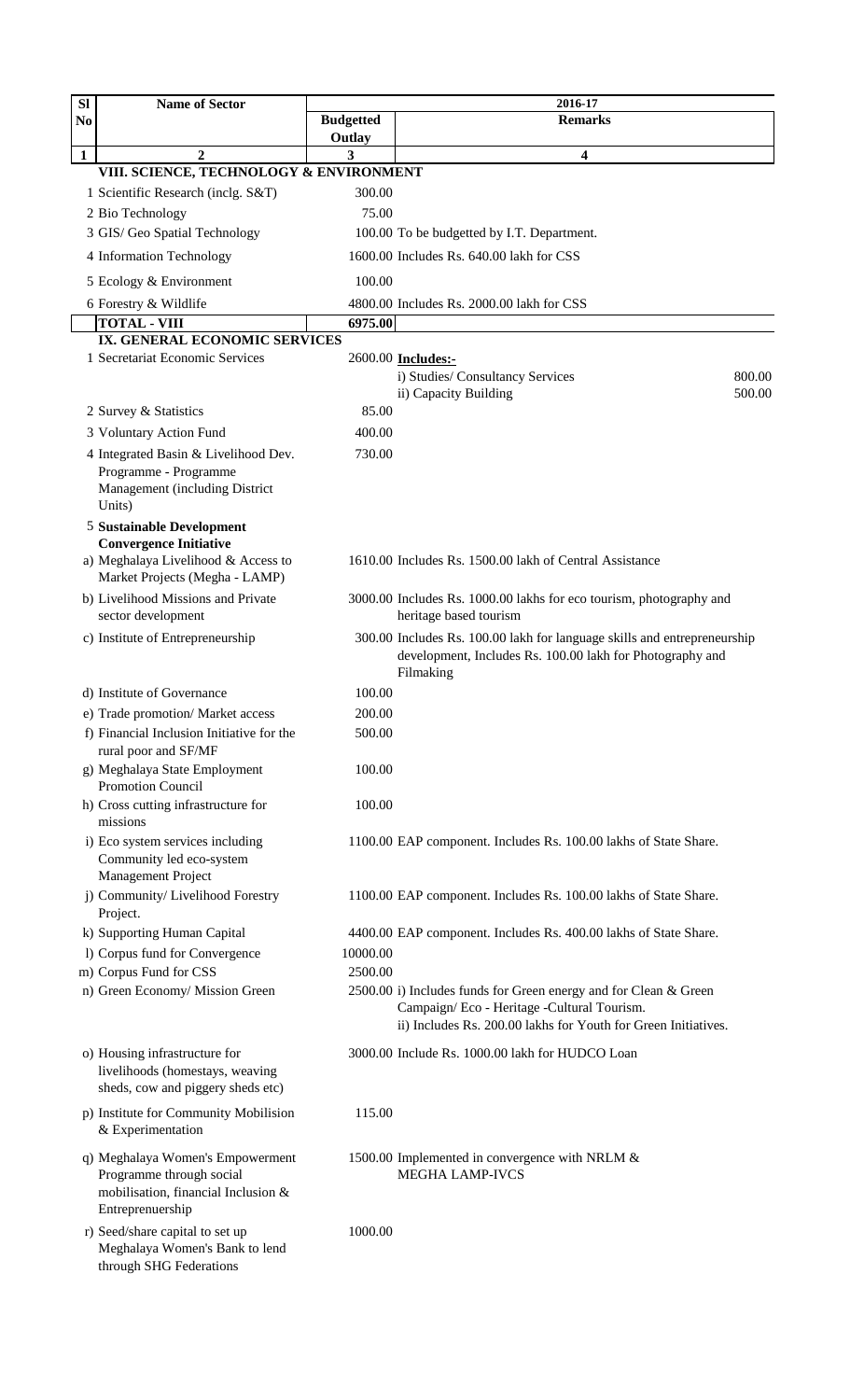| <b>Sl</b>    | <b>Name of Sector</b>                                                                                                                                                                | 2016-17                    |                                                                                                                                                                                                                                                                                                                                                                      |  |
|--------------|--------------------------------------------------------------------------------------------------------------------------------------------------------------------------------------|----------------------------|----------------------------------------------------------------------------------------------------------------------------------------------------------------------------------------------------------------------------------------------------------------------------------------------------------------------------------------------------------------------|--|
| No           |                                                                                                                                                                                      | <b>Budgetted</b><br>Outlay | <b>Remarks</b>                                                                                                                                                                                                                                                                                                                                                       |  |
| $\mathbf{1}$ | $\mathbf{2}$                                                                                                                                                                         | 3                          | 4                                                                                                                                                                                                                                                                                                                                                                    |  |
|              | s) Most liveable village/Towns/Cities<br>programme.<br><b>Others</b>                                                                                                                 | 4000.00                    |                                                                                                                                                                                                                                                                                                                                                                      |  |
|              | 6 Tourism                                                                                                                                                                            |                            | 2260.00 i) Includes Rs. 300.00 lakhs for CSS.<br>ii) Includes Rs. 500.00 lakhs for Facilitation Centres<br>iii) Includes Rs. 300.00 lakh under Art. 275 (I)                                                                                                                                                                                                          |  |
|              | 7 Infrastructure Development                                                                                                                                                         |                            | 700.00 i) Includes Rs. 400.00 lakh for last mile connectivity and Integrated<br><b>Transport Sector Development</b><br>ii) Rs. 300.00 lakh for gap funding, co-ordination and convergence                                                                                                                                                                            |  |
|              | (a) High speed data network through<br>Optical fibre netwrok to reach out to<br>all 39 blocks to improve the quality<br>of education & promotion of<br>enterprises based on internet | 5685.00                    |                                                                                                                                                                                                                                                                                                                                                                      |  |
|              | (b) Infrastructure services                                                                                                                                                          | 100.00                     |                                                                                                                                                                                                                                                                                                                                                                      |  |
|              | 8 Civil Supplies                                                                                                                                                                     |                            | 8500.00 i)Includes Rs100.00 lakhs for Annapurna Scheme<br>ii) Includes Rs. 6275.00 lakh for other CSS                                                                                                                                                                                                                                                                |  |
|              | 9 Aid to District Councils                                                                                                                                                           |                            | 10000.00 Grant-in-aid under Art. 275(1) for the purpose of the welfare $\&$<br>development of ST                                                                                                                                                                                                                                                                     |  |
|              | 10 Weights & Measures                                                                                                                                                                | 70.00                      |                                                                                                                                                                                                                                                                                                                                                                      |  |
|              | <b>TOTAL - IX</b><br><b>X. SOCIAL SERVICES</b>                                                                                                                                       | 68255.00                   |                                                                                                                                                                                                                                                                                                                                                                      |  |
|              | 1 General Education                                                                                                                                                                  |                            | 65700.00 i)Includes Rs. 43600.00 lakh for CSS<br>ii) Includes Rs. 300.00 lakh for Residential School<br>iii) Includes Rs. 300.00 lakh for International School<br>iv) Includes Rs. 100.00 lakhs for base line survey, etc. for<br>Upgradation of Govt. L.P. Schools.<br>v) Includes Rs. 500.00 lakhs for improvement of quality of<br>education in Govt. schools.    |  |
|              | 2 Technical Education                                                                                                                                                                |                            | 2000.00 Includes Rs. 1800.00 lakh for CSS                                                                                                                                                                                                                                                                                                                            |  |
|              | 3 Sports & Youth Services                                                                                                                                                            |                            | 4090.00 i) Includes Rs. 990.00 lakh for CSS<br>ii) Includes Rs. 150.00 lakhs for Coaching & Scholorships to sports<br>persons<br>iii) Includes Rs. 450.00 lakhs for Football Mission.                                                                                                                                                                                |  |
|              | 4 Art & Culture                                                                                                                                                                      |                            | 1300.00 i)Includes Rs. 100.00 lakh for CSS<br>ii) Includes Rs. 100.00 lakh under Art 275 (I).<br>iii) Includes Rs. 50.00 lakhs for Infrastructure for Light & Sound<br>Shows.<br>iv) Includes Rs. 100.00 lakhs for Enterprise based on Art, Culture &<br>Heritage.                                                                                                   |  |
|              | <b>Sub-Total (Education)</b>                                                                                                                                                         | 73090.00                   |                                                                                                                                                                                                                                                                                                                                                                      |  |
|              | 5 Medical & Public Health                                                                                                                                                            |                            | 47000.00 i) Includes Rs. 20000.00 lakh for CSS<br>ii) Includes Rs.1000.00 lakh for Food Safety<br>iii) Includes Rs 300.00 lakh for critical illness<br>iv) Includes Rs. 1000.00 lakhs for Low-cost & Rapid Diagnotic<br>Services in remote rural areas through Health Slates under<br>Convergence (technological innovation of Public Health Foundation<br>of India) |  |
|              | 6 Water Supply & Sanitation                                                                                                                                                          |                            | 25300.00 Includes:-<br>i) NABARD Loan<br>2400.00                                                                                                                                                                                                                                                                                                                     |  |
|              |                                                                                                                                                                                      |                            | ii)CSS<br>7500.00                                                                                                                                                                                                                                                                                                                                                    |  |
|              | 7 i) Housing                                                                                                                                                                         | 200.00                     |                                                                                                                                                                                                                                                                                                                                                                      |  |
|              |                                                                                                                                                                                      | 750.00                     |                                                                                                                                                                                                                                                                                                                                                                      |  |
|              | ii) Police Housing                                                                                                                                                                   |                            |                                                                                                                                                                                                                                                                                                                                                                      |  |
|              | 8 Urban Development                                                                                                                                                                  |                            | 10180.00 i) Includes Rs. 550.00 lakhs for S.U.W.P. as below :-<br>4 Urban Constituencies @ Rs. 100.00 lakhs per<br>400.00<br>constituency                                                                                                                                                                                                                            |  |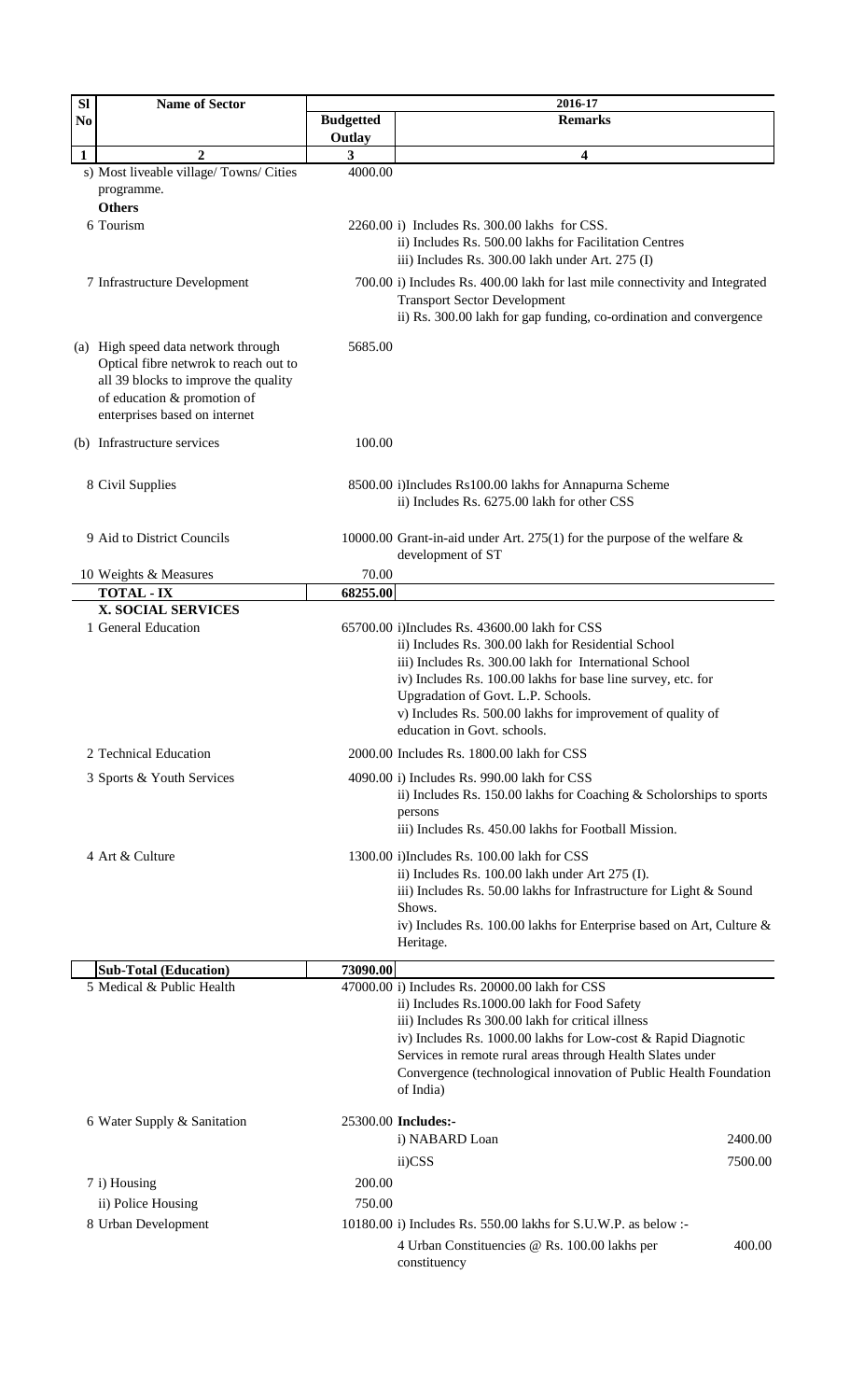| <b>Sl</b><br>N <sub>0</sub> | <b>Name of Sector</b>                                                                   | <b>Budgetted</b> | 2016-17<br><b>Remarks</b>                                                                                                                                        |
|-----------------------------|-----------------------------------------------------------------------------------------|------------------|------------------------------------------------------------------------------------------------------------------------------------------------------------------|
|                             |                                                                                         | Outlay           |                                                                                                                                                                  |
| $\mathbf{1}$                | $\boldsymbol{2}$                                                                        | 3                | 4                                                                                                                                                                |
|                             |                                                                                         |                  | 3 Semi-Urban constituencies @ Rs. 50 lakhs per<br>150.00                                                                                                         |
|                             |                                                                                         |                  | constituency                                                                                                                                                     |
|                             |                                                                                         |                  | 550.00<br><b>Total</b>                                                                                                                                           |
|                             |                                                                                         |                  | ii) Includes Rs. 400.00 lakhs for Chief Minister's Special Urban<br>Development Fund.                                                                            |
|                             |                                                                                         |                  | iii) Includes Rs 1375.00 lakhs for the North East Capital Cities Dev.<br>Investment Programme, of which Rs. 125.00 lakhs is the State<br>Share.                  |
|                             |                                                                                         |                  | iv) Includes Rs. 500.00 lakhs for improvement of basic amenities in<br>urban areas.                                                                              |
|                             |                                                                                         |                  | v) Includes Rs. 5000.00 lakhs for CSS<br>vi) Includes Rs. 300.00 lakhs for the Shillong City Square.                                                             |
|                             |                                                                                         | 570.00           |                                                                                                                                                                  |
|                             | 9 Information & Publicity<br>10 Welfare of SCs, STs & OBCs<br>11 Labour & Employment :- | 30.00            |                                                                                                                                                                  |
|                             | a) Labour & Labour Welfare                                                              | 250.00           |                                                                                                                                                                  |
|                             | b) Training & Employment                                                                |                  | 2200.00 Includes Rs. 1400.00 lakh for CSS                                                                                                                        |
|                             | 12 Social Security & Social Welfare                                                     |                  | 4620.00 i)Includes Rs. 1418.00 lakh for CSS                                                                                                                      |
|                             |                                                                                         |                  | ii) Includes Rs. 568.00 lakh under Art 275 (I)                                                                                                                   |
|                             |                                                                                         |                  | iii) Includes Rs. 300.00 lakh for Wedding Assistance for orphan                                                                                                  |
|                             |                                                                                         |                  | women<br>iv) Includes Rs. 300.00 lakh for Social Assistance for the disabled,                                                                                    |
|                             |                                                                                         |                  | infirm and widows                                                                                                                                                |
|                             | 13 Women & Child Development<br>Welfare                                                 |                  | 7920.00 Includes Rs. 6900.00 lakh for CSS                                                                                                                        |
|                             | 14 Nutrition                                                                            |                  | 14870.00 i) Includes Rs. 12500.00 lakh for CSS<br>ii) Includes Rs. 1000.00 lakhs for Special Nutrition Programme in                                              |
|                             |                                                                                         |                  | convergence with livelihoods.                                                                                                                                    |
|                             | <b>TOTAL - X</b>                                                                        | 186980.00        |                                                                                                                                                                  |
|                             | XI. GENERAL SERVICES                                                                    |                  |                                                                                                                                                                  |
|                             | 1 Jails                                                                                 |                  | 460.00 Includes Rs. 150.00 lakh for CSS                                                                                                                          |
|                             | 2 Stationery & Printing                                                                 |                  | 210.00 Includes Rs.100.00 lakhs for State Assembly Press                                                                                                         |
|                             | 3 Public Works (GAD Buildings)                                                          |                  | 4700.00 i) Includes Rs. 1000.00 lakh for District Office Complex in the 2<br>new districts<br>ii) Includes Rs. 200.00 lakh for District Residential Complex in 4 |
|                             |                                                                                         |                  | new districts                                                                                                                                                    |
|                             | 4 Other Administrative Services                                                         |                  |                                                                                                                                                                  |
|                             | i) Training (MATI)                                                                      | 580.00           |                                                                                                                                                                  |
|                             | ii) Fire Protection                                                                     | 250.00           |                                                                                                                                                                  |
|                             | iii) Police Functional &<br><b>Administrative Buildings</b>                             | 1330.00          |                                                                                                                                                                  |
|                             | iv) Judiciary Buildings & Fast Track<br>Courts                                          |                  | 1400.00 Includes Rs. 1000.00 lakh for CSS                                                                                                                        |
|                             | v) Home Guard & Civil Defence<br>Complex                                                | 345.00           |                                                                                                                                                                  |
|                             | vi) State Legislative Assembly<br><b>Building</b>                                       | 500.00           |                                                                                                                                                                  |
|                             | vii) Treasuries                                                                         | 30.00            |                                                                                                                                                                  |
|                             | viii) Disaster Management                                                               | 65.00            |                                                                                                                                                                  |

| viii) Disaster Management | 65.00     |  |
|---------------------------|-----------|--|
| <b>TOTAL - XI</b>         | 9870.00   |  |
| <b>TOTAL</b>              | 497000.00 |  |
| <b>NLCPR</b>              | 20000.00  |  |
| <b>NEC</b>                | 14000.00  |  |
| <b>Grand Total</b>        | 531000.00 |  |